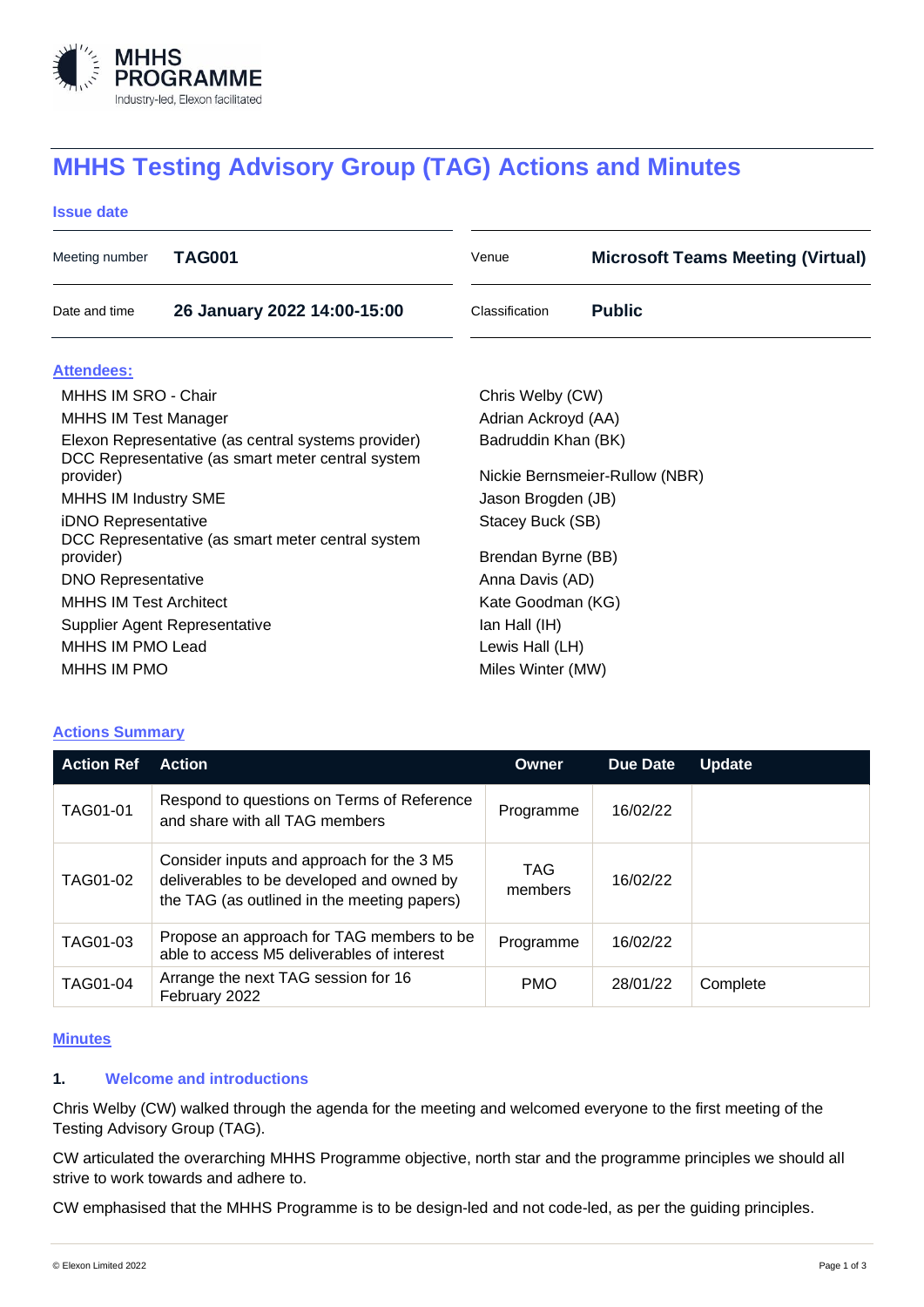CW introduced the Lead Delivery Partner (LDP - Expleo) and talked of the importance and rationale of having a single LDP to minimise dependencies and avoiding passing back forth between parties. It is nevertheless critical to successful delivery to gather input, insight and experience from across industry and make this a joint effort.

The programme governance structure aims to provide the Advisory Groups with the appropriate level of autonomy to make decisions. The Programme does not want to create additional complexity and bureaucracy by passing things up and down the chain. Instead, the Programme want to promote collaboration and decision-making.

CW walked through the Implementation Managers' objectives. Transparency is at the heart of the operation. The Programme will share information and content and communicate through the Programme Portal and website.

CW noted that it is a key objective of the Implementation Manager to demonstration the MHHS Programme as a blueprint for future large industry programmes.

CW walked through the progress of the programme to date. The programme has a defined structure and has successfully onboarded and mobilised the LDP. The separate design groups initially set up have been consolidated into the Design workstream and are governed by the Design Advisory Group (DAG). A MHHS Programme Communications Strategy is in is in place, separation arrangements to avoid any conflicts of interest between Elexon and the MHHS Programme are in place and the MHHS Governance Framework has been signed off and is in place.

Jason Brogden (JB) provided an overview of the role of the Programme Party Coordinator (PPC) within the LDP as the point of contact and engagement for the industry. The PPC will aim to be proactive and transparent with communications to the industry.

JB encouraged all attendees with any questions to reach out to the PPC at [PPC@mhhsprogramme.co.uk](mailto:PPC@mhhsprogramme.co.uk)

## **2. Terms of Reference sign off**

Adrian Ackroyd (AA) presented the proposed Terms of Reference (ToR) for the TAG and talked through the main premise of the document.

AA asked if the group was happy to sign off and approve the ToR.

Nickie Bernsmeier-Rullow (NBR) noted that she had raised few questions from the DCC to the MHHS PMO inbox and wanted to know the process for incorporating these or receiving responses.

It was agreed that these comments would need to be addressed before the ToR can be approved by TAG.

CW confirmed that the Programme will review these comments and re-issue the ToR with responses to each question to the membership. Sign-off of the ToR will be sought in that email response and in advance of the next TAG meeting.

## **ACTION TAG01-01 – AA to respond to questions on Terms of Reference and share with all TAG members**

## **3. Milestones and upcoming deliverables**

Kate Goodman (KG) provided an overview of upcoming milestones, deliverables, and the role of TAG in making recommendations and approvals. The first testing-related programme milestone is 'M9 – System Integration Testing start'.

KG talked through the upcoming deliverables for 'M5 – Physical Baseline Delivered' scheduled for the end of April 2022. There are 3 key documents for development, review and sign off that feed into that milestone:

- E2E Integration & Test Strategy
- E2E Data Strategy
- Data Plan for Industry-Wide Testing

It is likely that the last two will be combined and TAG will be asked to approve the resulting E2E Test Data Strategy. KG requested that TAG members consider the inputs and approach to how these documents will be developed and this will be discussed in the next TAG meeting.

## **ACTION TAG01-02 – TAG members to consider inputs and approach for the 3 M5 deliverables to be developed and owned by the TAG**

It was also noted that there are several additional M5 deliverables that the TAG will have an extended interest in.

Ian Hall (IH) asked if there were any aspirations for when testing will begin?